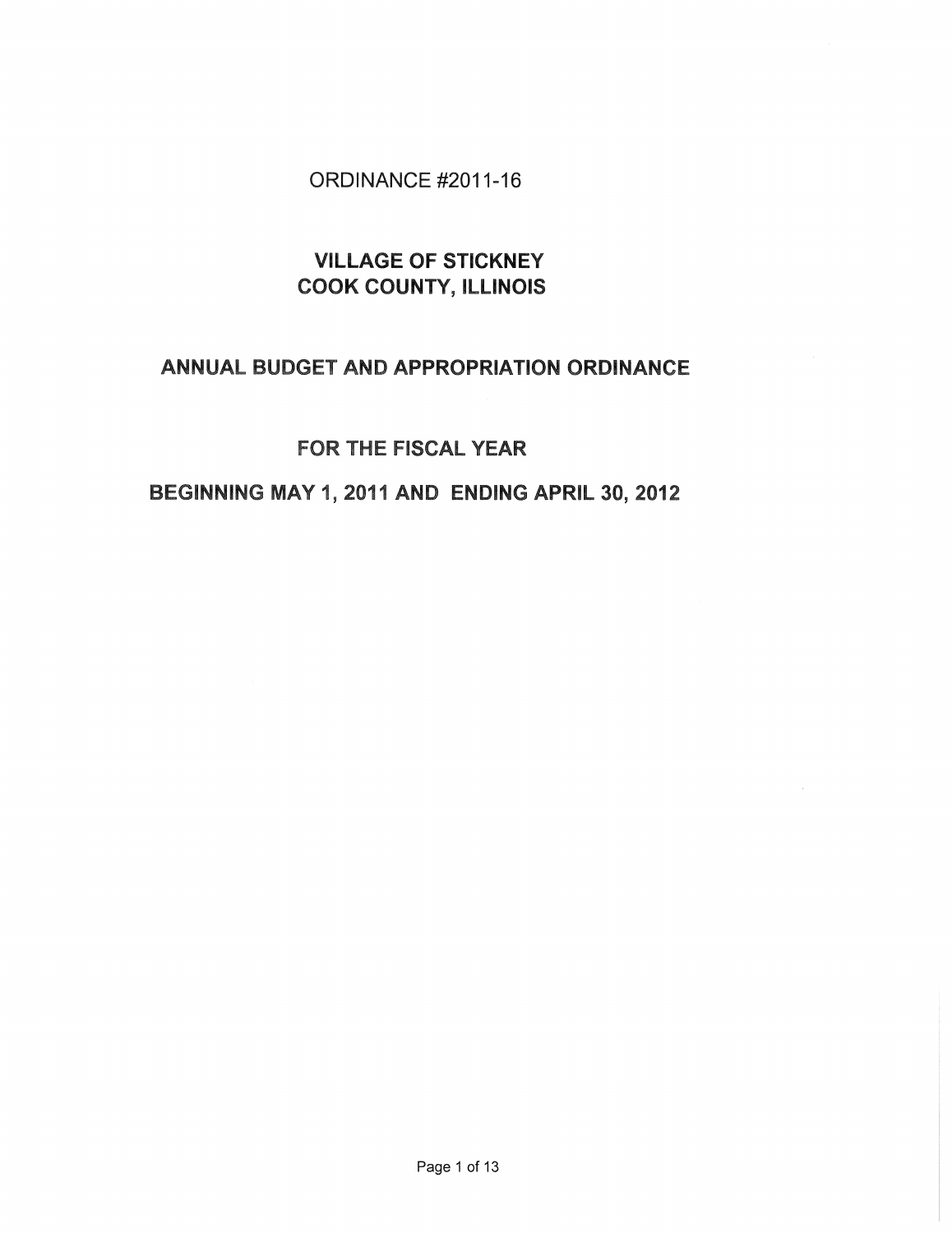# VILLAGE OF STICKNEY COOK COUNTY, ILUNOIS ANNUAL BUDGET AND APPROPRIATION ORDINANCE FOR THE FISCAL YEAR BEGINNING MAY 1, 2011 AND ENDING APRIL 30, 2012

BE IT ORDAINED by the President and Board of Trustees of the Village of Stickney, Cook County, Illinois, as follows:

SECTION 1. That the following sums, or as much thereof as may be authorized by law, be and the same is hereby appropriated to pay all necessary expenses and liabilities of the Village of Stickney, Cook County, Illinois. for the objects and purposes hereinafter stated for the fiscal year beginning May 1, 2011 and ending April 30, 2012.

#### GENERAL FUND

|      | <b>EXECUTIVE AND LEGISLATIVE DEPARTMENT</b>                  |                          |            |
|------|--------------------------------------------------------------|--------------------------|------------|
| 1.1  | Salary of Village President                                  | \$                       | 21,500.00  |
| 1.2  | Salaries of Village Trustees                                 |                          | 43,200.00  |
| 1.3  | Salary of Liquor Commissioner                                |                          | 3,500.00   |
|      |                                                              | $\overline{\mathcal{S}}$ | 68,200.00  |
|      |                                                              |                          |            |
|      | <b>ADMINISTRATIVE DEPARTMENT</b>                             |                          |            |
| 2.1  | Salary of Village Clerk                                      | \$                       | 17,000.00  |
| 2.2  | Salary of Village Treasurer/Collector-partial                |                          | 37,300.00  |
| 2.4  | Salary of office clerks-partial                              |                          | 50,000.00  |
| 2.5  | Salary of building inspector                                 |                          | 24,000.00  |
| 2.6  | Compensation of elecrical inspector                          |                          | 5,000.00   |
| 2.7  | Compensation of three (3) Fire and Police Commission members |                          | 6,000.00   |
| 2.8  | Expenses of Board of Fire and Police Commision               |                          | 7,500.00   |
| 2.9  | Expenses for postage, stationery and supplies                |                          | 10,000.00  |
| 2.10 | Purchase of license supplies                                 |                          | 6,500.00   |
| 2.11 | IL Municipal League-membership and expenses                  |                          | 2,000.00   |
| 2.12 | Printing and publishing                                      |                          | 9,500.00   |
| 2.13 | Cost of preparing and publishing finanacial statements       |                          | 1,800.00   |
| 2.14 | Employee insurance                                           |                          | 10,000.00  |
| 2.15 | Computer maintenance and services                            |                          | 9,000.00   |
| 2.16 | Expenses of Zoning Board of Appeals                          |                          | 2,000.00   |
| 2.17 | Revision and recodification of ordinances                    |                          | 5,000.00   |
| 2.18 | Salary computer services                                     |                          | 2,400.00   |
| 2.19 | Plumbing inspection services                                 |                          | 3,200.00   |
| 2.22 | W.C.M.C.-membership and expenses                             |                          | 11,000.00  |
| 2.23 | Expense of I.R.M.A. Safety Committee                         |                          | 18,500.00  |
|      |                                                              | $\overline{\$}$          | 237,700.00 |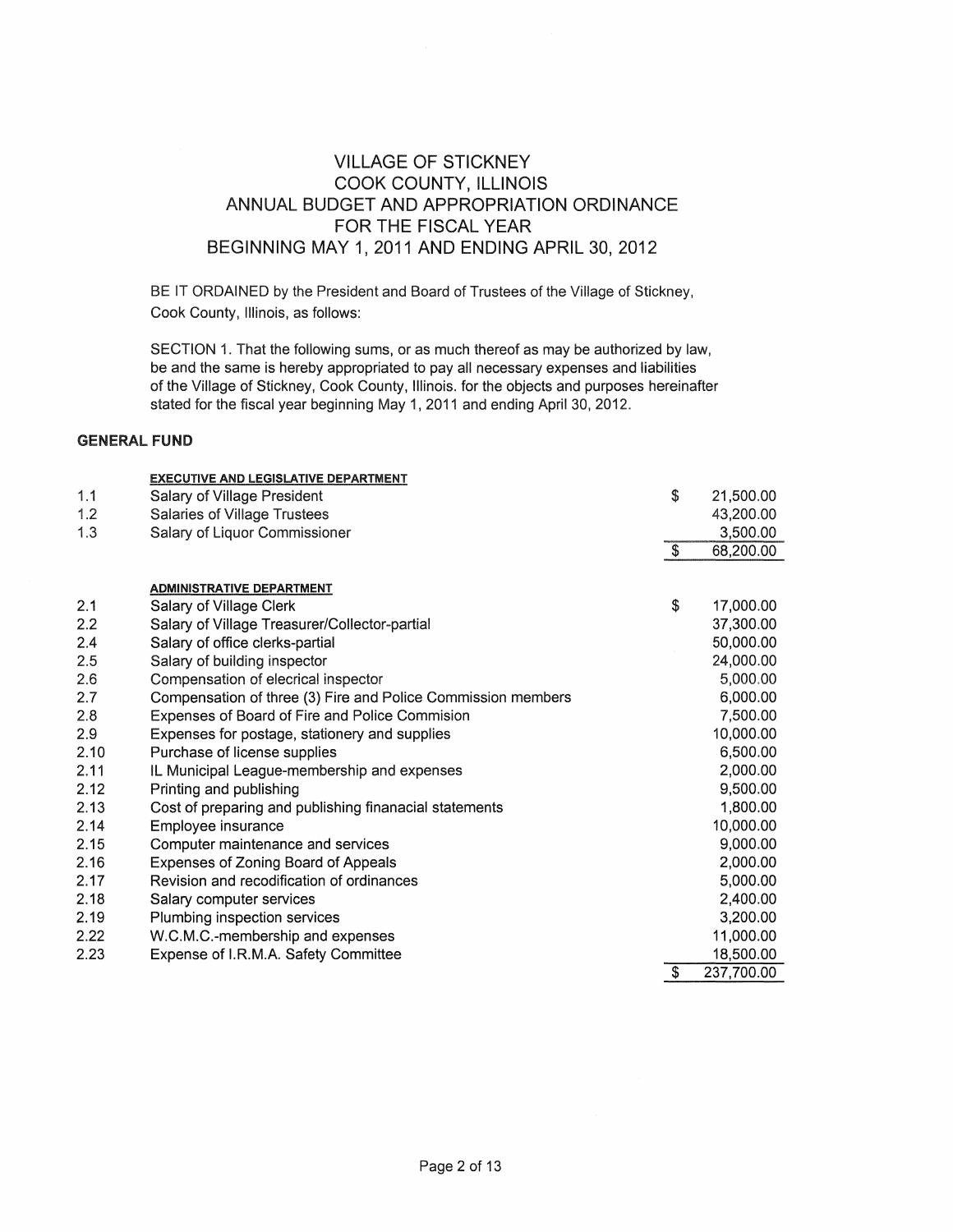## PROFESSIONAL SERVICES

| 3.1 | Retainer for Attorney for Village  | S | 6.000.00   |
|-----|------------------------------------|---|------------|
| 3.2 | Legal services other than retainer |   | 200,000.00 |
| 3.3 | Village Prosecutor                 |   | 21,600.00  |
| 3.4 | Other professional fees            |   | 42.000.00  |
| 3.5 | Engineering services               |   | 6,000.00   |
|     |                                    |   | 275,600.00 |

#### POLICE DEPARTMENT

| 4.1  | Salary of Chief of Police                             | \$ | 90,100.00    |
|------|-------------------------------------------------------|----|--------------|
| 4.4  | Salaries of Sergeants of Police                       |    | 255,000.00   |
| 4.5  | Salaries of Patrolmen                                 |    | 815,000.00   |
| 4.6  | Salaries of special police duties                     |    | 130,000.00   |
| 4.7  | Salaries of Radio Clerks                              |    | 239,000.00   |
| 4.8  | Salary of Ordinance Control Officer                   |    | 40,000.00    |
| 4.9  | Cost of maintaining motor equipment                   |    | 30,000.00    |
| 4.10 | Cost of maintaining communication equipment           |    | 30,000.00    |
| 4.11 | Expenses for stationery, printing and office supplies |    | 6,500.00     |
| 4.12 | Operating expenses, equipment and supplies            |    | 25,000.00    |
| 4.13 | Motor fuel cost                                       |    | 70,000.00    |
| 4.14 | Education and training costs                          |    | 15,000.00    |
| 4.15 | Employee insurance                                    |    | 365,000.00   |
| 4.16 | Maintenance of gun range                              |    | 4,000.00     |
| 4.17 | Clothing allowance                                    |    | 16,850.00    |
| 4.18 | Adjudication                                          |    | 40,000.00    |
| 4.19 | Computer maintenance and services                     |    | 7,500.00     |
| 4.20 | Animal control contractual service                    |    | 1,000.00     |
| 4.21 | Adjudication Hearing Officer                          |    | 10,800.00    |
| 4.22 | Police Officers' holiday pay                          |    | 75,000.00    |
| 4.23 | Salary of Police Corporal                             |    | 6,600.00     |
| 4.25 | Salary of Deputy Chief                                |    | 7,600.00     |
| 4.26 | Leads Supervisor                                      |    | 1,400.00     |
| 4.27 | Salary computer services                              |    | 2,400.00     |
|      |                                                       | S. | 2,283,750.00 |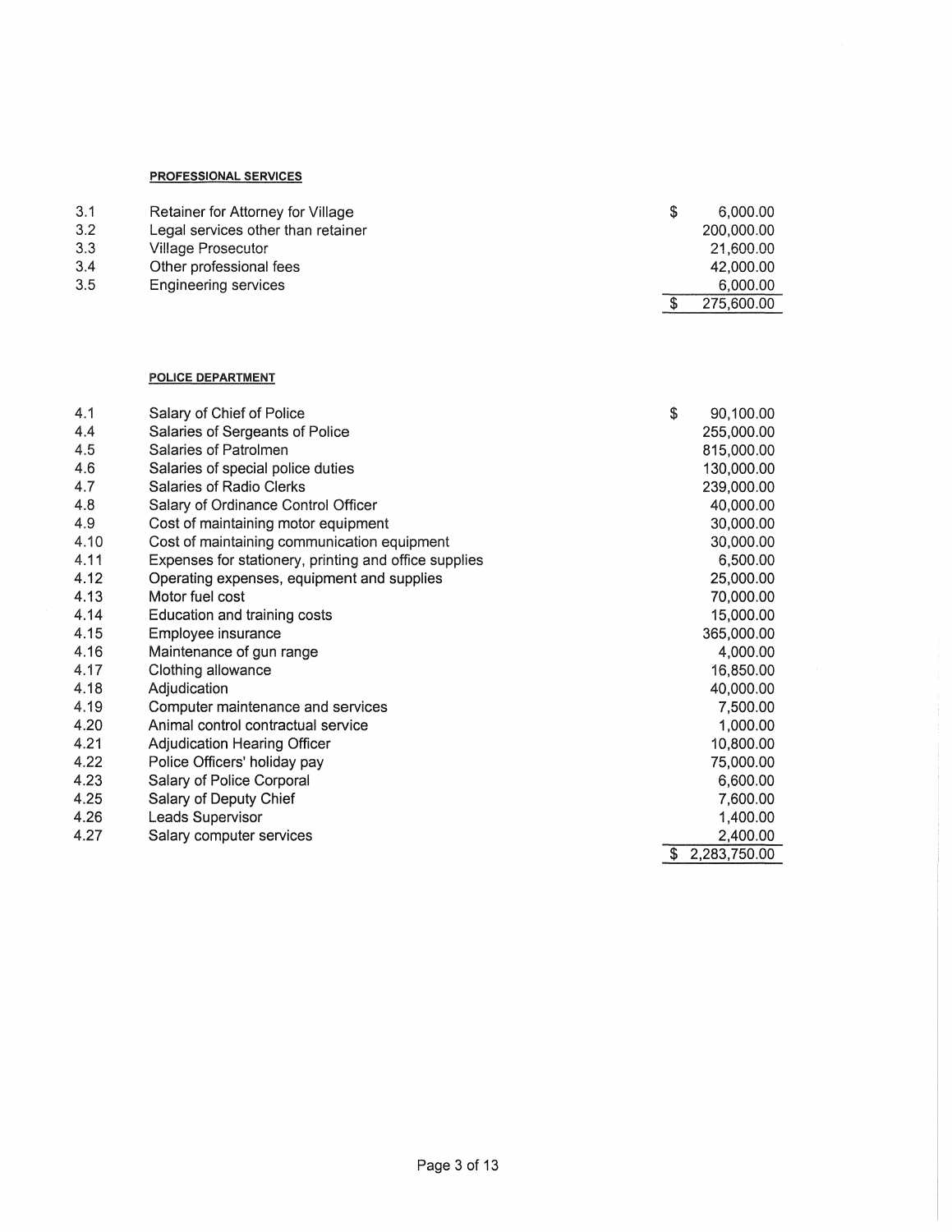### **FIRE DEPARTMENT**

| 5.1  | Salary of Fire Chief                                | \$ | 63,100.00    |
|------|-----------------------------------------------------|----|--------------|
| 5.2  | Salaries of firemen                                 |    | 805,000.00   |
| 5.3  | Salaries of fire inspectors                         |    | 38,000.00    |
| 5.4  | <b>MABAS Division XI Dues</b>                       |    | 10,000.00    |
| 5.5  | Expense of stationery, printing and office supplies |    | 5,000.00     |
| 5.6  | Motor fuel cost                                     |    | 15,000.00    |
| 5.7  | Repair & maintenance of motor equipment             |    | 30,000.00    |
| 5.8  | Cost of maintaining communication equipment         |    | 10,000.00    |
| 5.9  | Cost of operating supplies                          |    | 20,000.00    |
| 5.10 | Education and training costs                        |    | 15,000.00    |
| 5.11 | Purchase of fire fighting clothing                  |    | 20,000.00    |
| 5.12 | Purchase of operating equipment                     |    | 27,000.00    |
| 5.13 | Emergency vehicle priority system                   |    | 1,000.00     |
| 5.14 | Medical examinations and hepatitis B shots          |    | 12,000.00    |
| 5.15 | Computer maintenance and services                   |    | 7,000.00     |
| 5.16 | Ambulance billing services                          |    | 18,000.00    |
| 5.17 | Purchase of breathing apparatus                     |    | 8,000.00     |
| 5.18 | Grant - Equipment                                   |    | 25,000.00    |
| 5.19 | Employee insurance                                  |    | 17,000.00    |
| 5.20 | Salary computer services                            |    | 2,400.00     |
|      |                                                     | S  | 1,148,500.00 |

## **PUBLIC WORKS DEPARTMENT**

| 6.1  | Salary of Village Supervisor-partial                                | \$ | 30,400,00  |
|------|---------------------------------------------------------------------|----|------------|
| 6.2  | Office supplies                                                     |    | 1,000.00   |
| 6.3  | Cost of material-repairing streets                                  |    | 20,000.00  |
| 6.4  | Cost of material-repairing alleys                                   |    | 5,000.00   |
| 6.5  | Cost of repairing-public walks                                      |    | 10,000.00  |
| 6.6  | Cost of repairing-public walks 50/50 curbing and A.D.A requirements |    | 24,000.00  |
| 6.7  | Cost of-trimming and removal of trees                               |    | 50,000.00  |
| 6.8  | Repair and maintenance-motorized equipment                          |    | 25,000.00  |
| 6.9  | Sweeper lease payment                                               |    | 37,120.00  |
| 6.11 | Purchase of traffic regulations and street signs                    |    | 8,000.00   |
| 6.12 | Cost of material-street snow removal                                |    | 7,000.00   |
| 6.13 | Purchase of maintenance supplies                                    |    | 5,000.00   |
| 6.14 | Purchase and repair of maintenance equipment                        |    | 7,000.00   |
| 6.15 | Payment of energy maintenance and repair of alley and street lights |    | 85,000.00  |
|      |                                                                     | S  | 314,520.00 |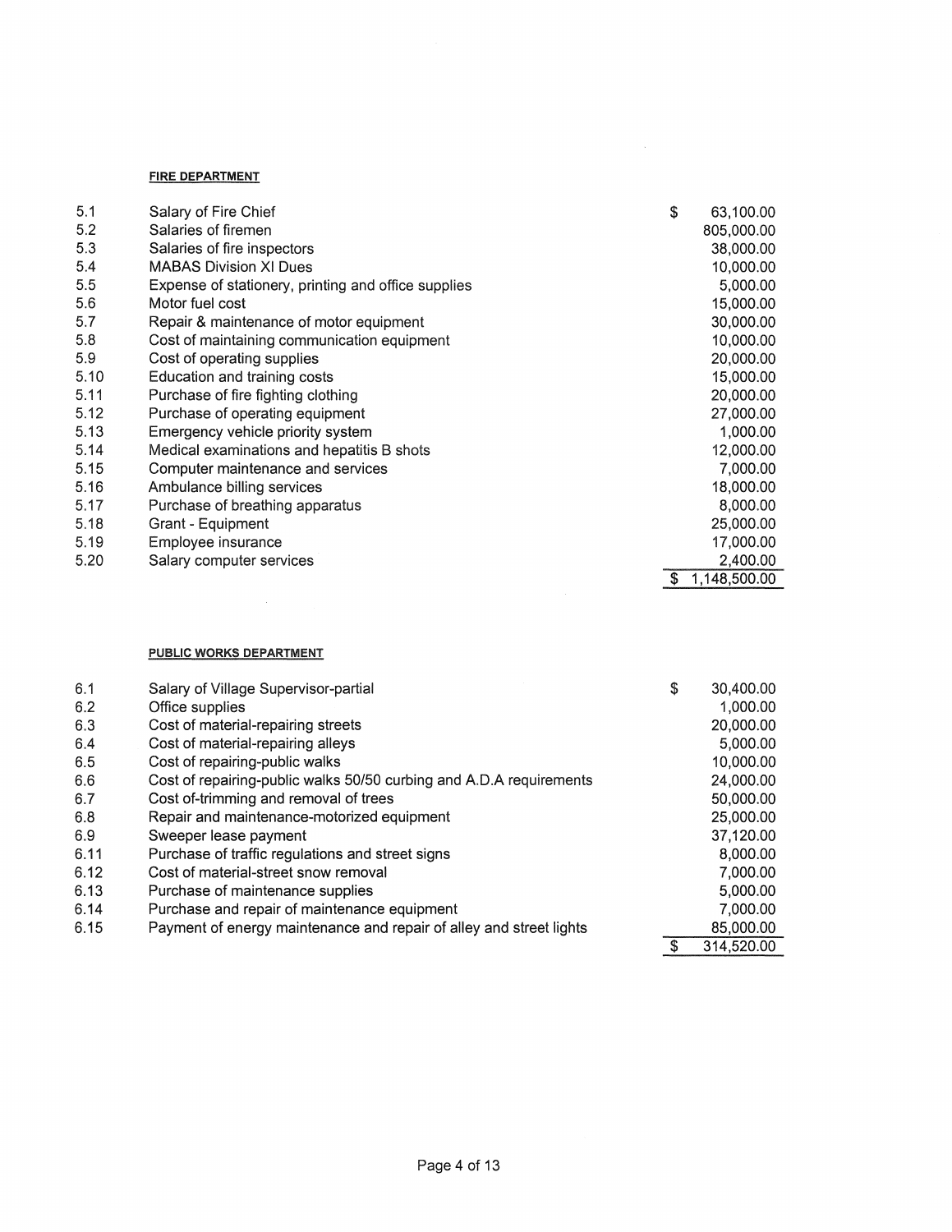#### **PUBLIC BUILDINGS AND GROUNDS**

| 7.1<br>7.2<br>7.3<br>7.5<br>7.6<br>7.7 | Janitorial services<br>Heating/Electric-Village Hall<br>Telephone services<br>Maintenance and repair of building<br>Purchase of supplies<br>Security and fire systems | \$<br>$\sqrt{3}$ | 16,800.00<br>12,000.00<br>52,000.00<br>65,000.00<br>8,000.00<br>22,000.00<br>175,800.00 |
|----------------------------------------|-----------------------------------------------------------------------------------------------------------------------------------------------------------------------|------------------|-----------------------------------------------------------------------------------------|
|                                        | <b>MISCELLANOUS</b>                                                                                                                                                   |                  |                                                                                         |
| 8.1                                    | Contingencies                                                                                                                                                         | $\mathcal{S}$    | 50,000.00                                                                               |
|                                        | <b>SANITATION DEPARTMENT</b>                                                                                                                                          |                  |                                                                                         |
| 9.1                                    | Salaries of employees                                                                                                                                                 | \$               | 395,000.00                                                                              |
| 9.2                                    | Cost of maintenance and repair-motorized equipment                                                                                                                    |                  | 60,000.00                                                                               |
| 9.3                                    | Motor fuel purchase                                                                                                                                                   |                  | 30,000.00                                                                               |
| 9.4                                    | Purchase of materials and supplies                                                                                                                                    |                  | 3,500.00                                                                                |
| 9.5                                    | Disposal services                                                                                                                                                     |                  | 90,000.00                                                                               |
| 9.6                                    | Uniforms                                                                                                                                                              |                  | 9,000.00                                                                                |
| 9.7<br>9.10                            | Employee insurance<br>Purchase of containers and recycling bins                                                                                                       |                  | 133,000.00<br>8,000.00                                                                  |
|                                        |                                                                                                                                                                       | $\sqrt{3}$       | 728,500.00                                                                              |
|                                        | <b>INSURANCE</b>                                                                                                                                                      |                  |                                                                                         |

| 10.1 | Insurance         | S | 240,000.00 |
|------|-------------------|---|------------|
|      |                   |   |            |
|      |                   |   |            |
|      | <b>AUDITING</b>   |   |            |
|      |                   |   |            |
| 11.1 | Auditing services | S | 18,500.00  |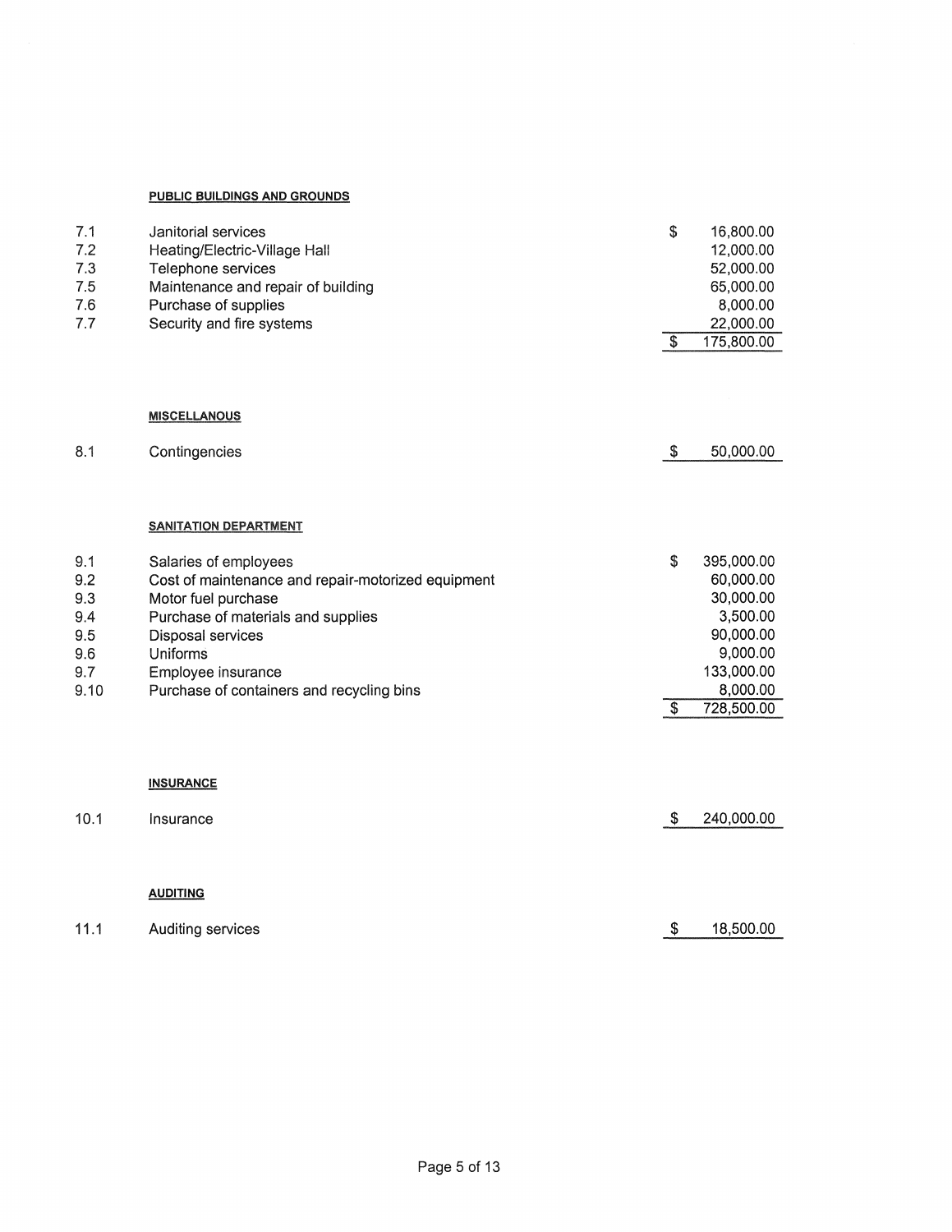### **MUNICIPAL RETIREMENT**

| 12.1<br>12.2 | Municipal retirement<br>FICA and medicare                        | \$                    | 98,000.00<br>166,000.00<br>12,000.00 |
|--------------|------------------------------------------------------------------|-----------------------|--------------------------------------|
| 12.3         | Unemployment taxes                                               | -\$                   | 276,000.00                           |
| 14.1         | <b>CONTRIBUTIONS TO POLICE PENSION FUND</b><br>Real estate taxes | \$                    | 590,213.00                           |
|              | <b>PARKS &amp; RECREATION</b>                                    |                       |                                      |
| 17.1         | Salaries-Parks & Recreation                                      | \$                    | 5,000.00                             |
| 17.2         | Salaries-Park Patrol                                             |                       | 12,000.00                            |
| 17.4         | Maintenance & Supplies                                           |                       | 25,000.00                            |
| 17.5         | Activities                                                       |                       | 30,000.00                            |
| 17.6         | Equipment                                                        |                       | 20,000.00                            |
| 17.7         | <b>Stickney Baseball Association</b>                             |                       | 2,500.00                             |
| 17.8         | <b>Stickney Golden Agers</b>                                     |                       | 1,500.00                             |
| 17.9         | <b>Stickney Senior Citizens</b>                                  |                       | 1,500.00                             |
| 17.10        | Transfer to Family Day                                           |                       | 10,000.00                            |
| 17.11        | <b>Stickney Soccer</b>                                           |                       | 2,500.00                             |
|              |                                                                  | $\boldsymbol{\theta}$ | 110,000.00                           |

### **TRANSFER TO CAPITAL PROJECTS FUND**

| 18.1 | Transfer to Capital Projects Fund | \$250,000.00 |
|------|-----------------------------------|--------------|
|      |                                   |              |

 $$6,767,283.00$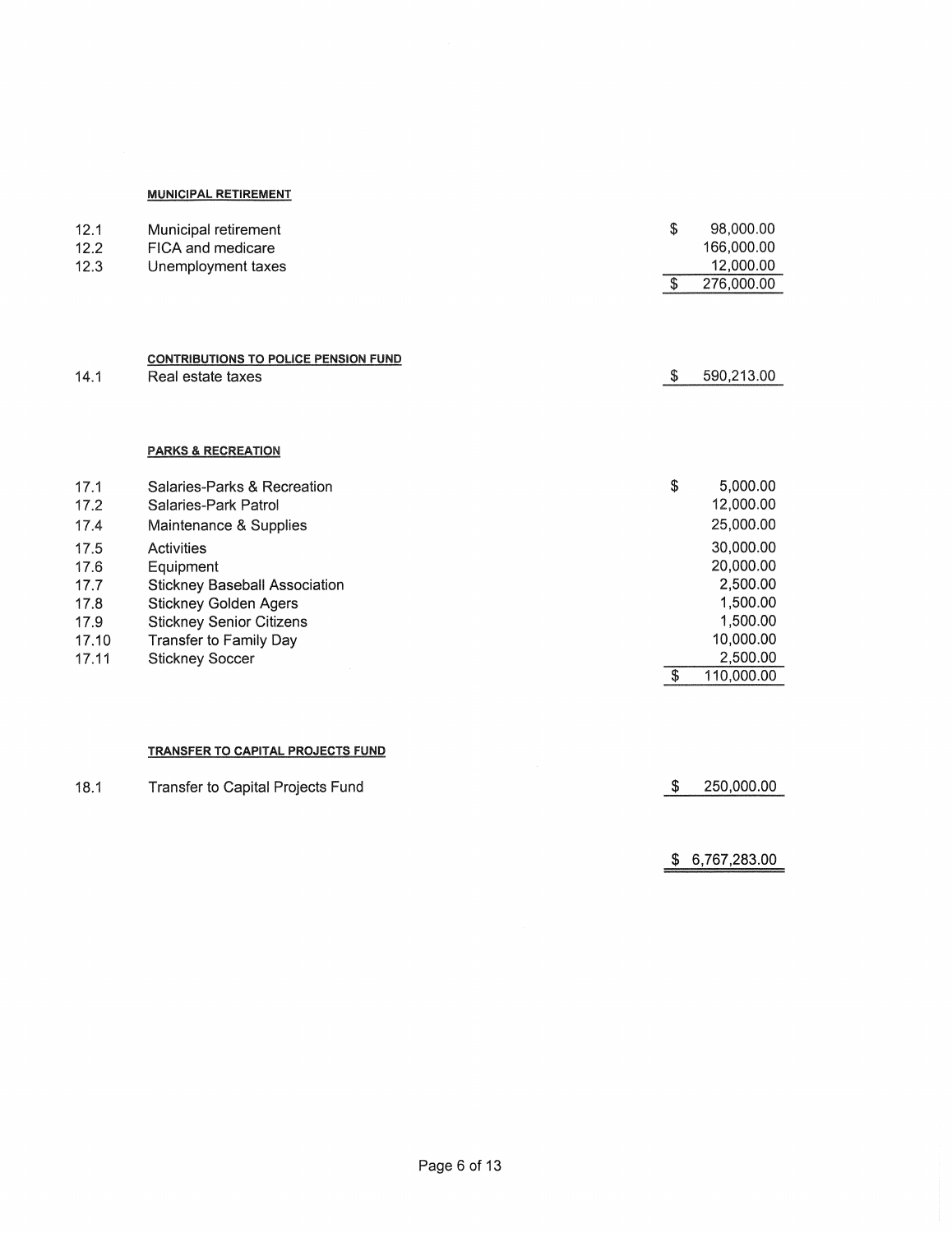## WATER FUND

| 13.1  | Purchase of water                                 | \$                      | 1,182,300.00 |
|-------|---------------------------------------------------|-------------------------|--------------|
| 13.2  | Electric power at reservoir                       |                         | 48,000.00    |
| 13.3  | Purchase of meters & system                       |                         | 50,000.00    |
| 13.4  | Purchase of materials and supplies                |                         | 25,000.00    |
| 13.5  | Contractual repairs to system                     |                         | 75,000.00    |
| 13.6  | Salary of Supervisor-partial                      |                         | 40,000.00    |
| 13.7  | Upgrade of computers                              |                         | 15,000.00    |
| 13.8  | Salaries of Water Department employees            |                         | 195,000.00   |
| 13.9  | Salary of Village Treasurer/Collector-partial     |                         | 48,000.00    |
| 13.10 | Salaries of office clerks-partial                 |                         | 89,500.00    |
| 13.11 | Office supplies, postage & stationery             |                         | 6,000.00     |
| 13.12 | Telephone service                                 |                         | 15,000.00    |
| 13.13 | Maintenance & repair of office equipment          |                         | 5,000.00     |
| 13.14 | Maintenance & repair of pumping station           |                         | 50,000.00    |
| 13.15 | Auditing services                                 |                         | 12,000.00    |
| 13.16 | Purchase of operating equipment                   |                         | 3,000.00     |
| 13.17 | Motor fuel costs                                  |                         | 4,200.00     |
| 13.18 | Maintenance & repair motorized equipment          |                         | 5,000.00     |
| 13.19 | Insurance                                         |                         | 60,000.00    |
| 13.21 | Purchase of heating fuel                          |                         | 3,000.00     |
| 13.22 | <b>Rental-Sanitary District property</b>          |                         | 200.00       |
| 13.23 | Employee insurance                                |                         | 57,000.00    |
| 13.24 | Municipal retirement                              |                         | 36,000.00    |
| 13.25 | Contingencies                                     |                         | 10,000.00    |
| 13.26 | Purchase & installation of fire hydrants          |                         | 40,000.00    |
| 13.28 | Computer maintenance and services                 |                         | 8,000.00     |
| 13.29 | Lead treatment & water sampling                   |                         | 8,000.00     |
| 13.30 | Service contract for radios & pagers              |                         | 3,000.00     |
| 13.33 | Cost of-cleaning sewers, inlets and catch basins  |                         | 60,000.00    |
| 13.35 | Cost of-material, installing and repairing sewers |                         | 60,000.00    |
| 13.36 | Unemployment Tax                                  |                         | 1,000.00     |
| 13.37 | <b>FICA and Medicare Tax</b>                      |                         | 29,000.00    |
| 13.38 | Water main repairs                                |                         | 70,000.00    |
| 13.39 | Depreciation                                      |                         | 110,000.00   |
|       |                                                   | $\overline{\mathbb{S}}$ | 2,423,200.00 |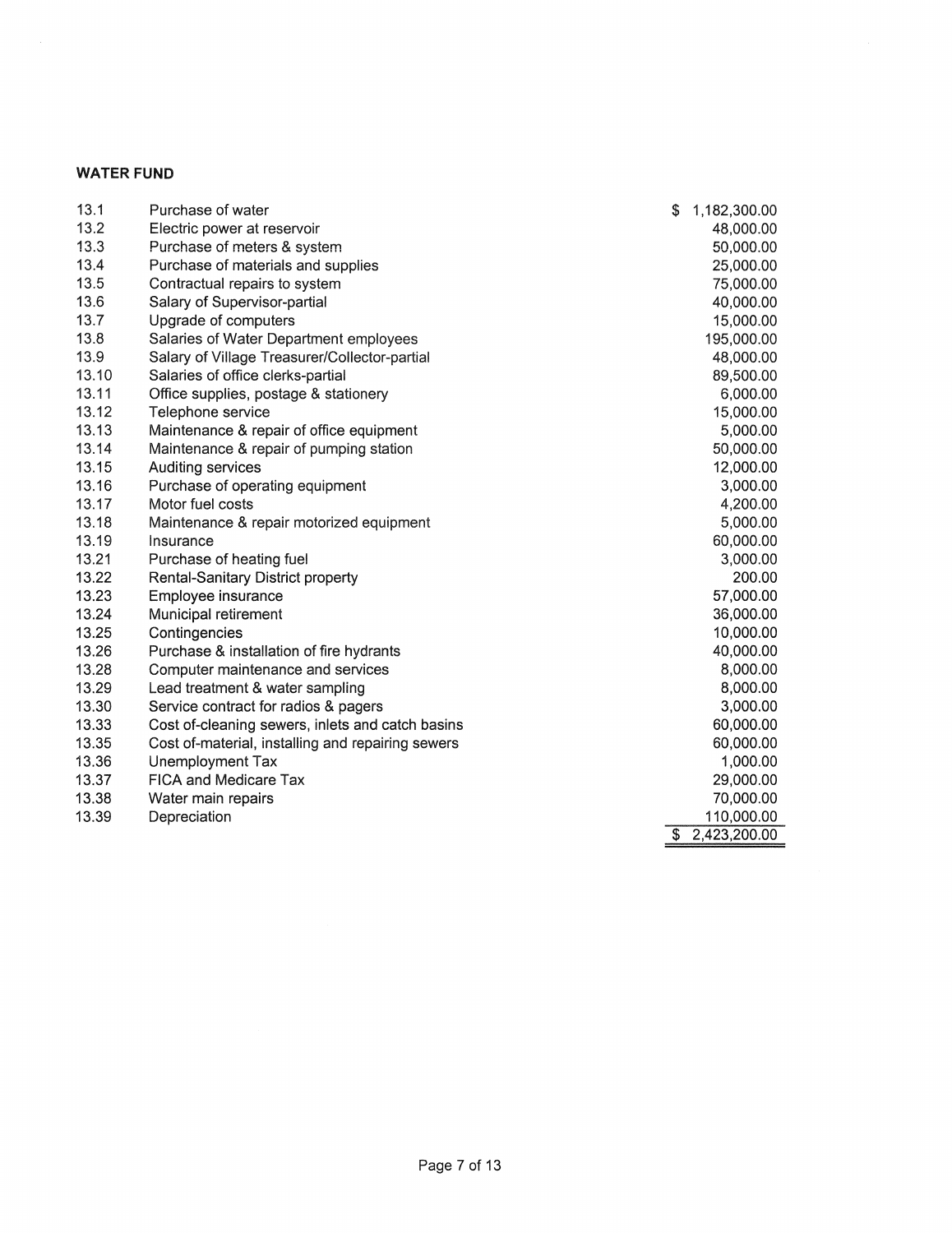# **BOND & INTERST FUND**

| 3,164,325.00<br>\$<br><b>CAPITAL PROJECTS FUND</b><br>\$<br>Street improvements<br>650,000.00<br>Equipment and other capital expenditures<br>465,000.00<br>1,115,000.00<br>$\boldsymbol{\mathsf{S}}$<br><b>MOTOR FUEL TAX FUND</b><br>\$<br>Maintenance-salt<br>75,000.00<br>Maintenance engineering<br>1,000.00<br>Construction<br>200,000.00<br>20,000.00<br>Engineering<br>$\overline{\$}$<br>296,000.00<br><b>EMERGENCY TELEPHONE SYSTEM FUND</b><br>\$<br>Maintenance of system<br>36,000.00<br>Transfer to Capital Projects Fund<br>36,000.00<br>$\overline{\mathcal{S}}$<br>72,000.00<br><b>1505 ACCOUNT</b><br><b>Returned Seizures</b><br>\$<br>3,000.00<br>1,000.00<br>Equipment<br>Supplies<br>1,000.00<br>Investigations<br>1,000.00<br>$\overline{\$}$<br>6,000.00<br><b>BADGE GRANT</b><br>Program expenses<br>\$<br>41,513.00<br><b>FAMILY DAY</b><br>\$<br>25,000.00<br>Program expenses<br>Reserve for future programs<br>5,000.00<br>$\overline{\$}$<br>30,000.00<br>TOTAL-ALL FUNDS | Interest<br>Principal<br>Refunding of bonds<br>Bond issuance costs | \$<br>423,542.00<br>355,000.00<br>2,323,103.00<br>62,680.00 |
|--------------------------------------------------------------------------------------------------------------------------------------------------------------------------------------------------------------------------------------------------------------------------------------------------------------------------------------------------------------------------------------------------------------------------------------------------------------------------------------------------------------------------------------------------------------------------------------------------------------------------------------------------------------------------------------------------------------------------------------------------------------------------------------------------------------------------------------------------------------------------------------------------------------------------------------------------------------------------------------------------------|--------------------------------------------------------------------|-------------------------------------------------------------|
|                                                                                                                                                                                                                                                                                                                                                                                                                                                                                                                                                                                                                                                                                                                                                                                                                                                                                                                                                                                                        |                                                                    |                                                             |
|                                                                                                                                                                                                                                                                                                                                                                                                                                                                                                                                                                                                                                                                                                                                                                                                                                                                                                                                                                                                        |                                                                    |                                                             |
|                                                                                                                                                                                                                                                                                                                                                                                                                                                                                                                                                                                                                                                                                                                                                                                                                                                                                                                                                                                                        |                                                                    |                                                             |
|                                                                                                                                                                                                                                                                                                                                                                                                                                                                                                                                                                                                                                                                                                                                                                                                                                                                                                                                                                                                        |                                                                    |                                                             |
|                                                                                                                                                                                                                                                                                                                                                                                                                                                                                                                                                                                                                                                                                                                                                                                                                                                                                                                                                                                                        |                                                                    |                                                             |
|                                                                                                                                                                                                                                                                                                                                                                                                                                                                                                                                                                                                                                                                                                                                                                                                                                                                                                                                                                                                        |                                                                    |                                                             |
|                                                                                                                                                                                                                                                                                                                                                                                                                                                                                                                                                                                                                                                                                                                                                                                                                                                                                                                                                                                                        |                                                                    |                                                             |
|                                                                                                                                                                                                                                                                                                                                                                                                                                                                                                                                                                                                                                                                                                                                                                                                                                                                                                                                                                                                        |                                                                    |                                                             |
|                                                                                                                                                                                                                                                                                                                                                                                                                                                                                                                                                                                                                                                                                                                                                                                                                                                                                                                                                                                                        |                                                                    |                                                             |
|                                                                                                                                                                                                                                                                                                                                                                                                                                                                                                                                                                                                                                                                                                                                                                                                                                                                                                                                                                                                        |                                                                    |                                                             |
|                                                                                                                                                                                                                                                                                                                                                                                                                                                                                                                                                                                                                                                                                                                                                                                                                                                                                                                                                                                                        |                                                                    |                                                             |
|                                                                                                                                                                                                                                                                                                                                                                                                                                                                                                                                                                                                                                                                                                                                                                                                                                                                                                                                                                                                        |                                                                    |                                                             |
|                                                                                                                                                                                                                                                                                                                                                                                                                                                                                                                                                                                                                                                                                                                                                                                                                                                                                                                                                                                                        |                                                                    |                                                             |
|                                                                                                                                                                                                                                                                                                                                                                                                                                                                                                                                                                                                                                                                                                                                                                                                                                                                                                                                                                                                        |                                                                    |                                                             |
|                                                                                                                                                                                                                                                                                                                                                                                                                                                                                                                                                                                                                                                                                                                                                                                                                                                                                                                                                                                                        |                                                                    |                                                             |
|                                                                                                                                                                                                                                                                                                                                                                                                                                                                                                                                                                                                                                                                                                                                                                                                                                                                                                                                                                                                        |                                                                    |                                                             |
|                                                                                                                                                                                                                                                                                                                                                                                                                                                                                                                                                                                                                                                                                                                                                                                                                                                                                                                                                                                                        |                                                                    |                                                             |
|                                                                                                                                                                                                                                                                                                                                                                                                                                                                                                                                                                                                                                                                                                                                                                                                                                                                                                                                                                                                        |                                                                    | \$13,915,321.00                                             |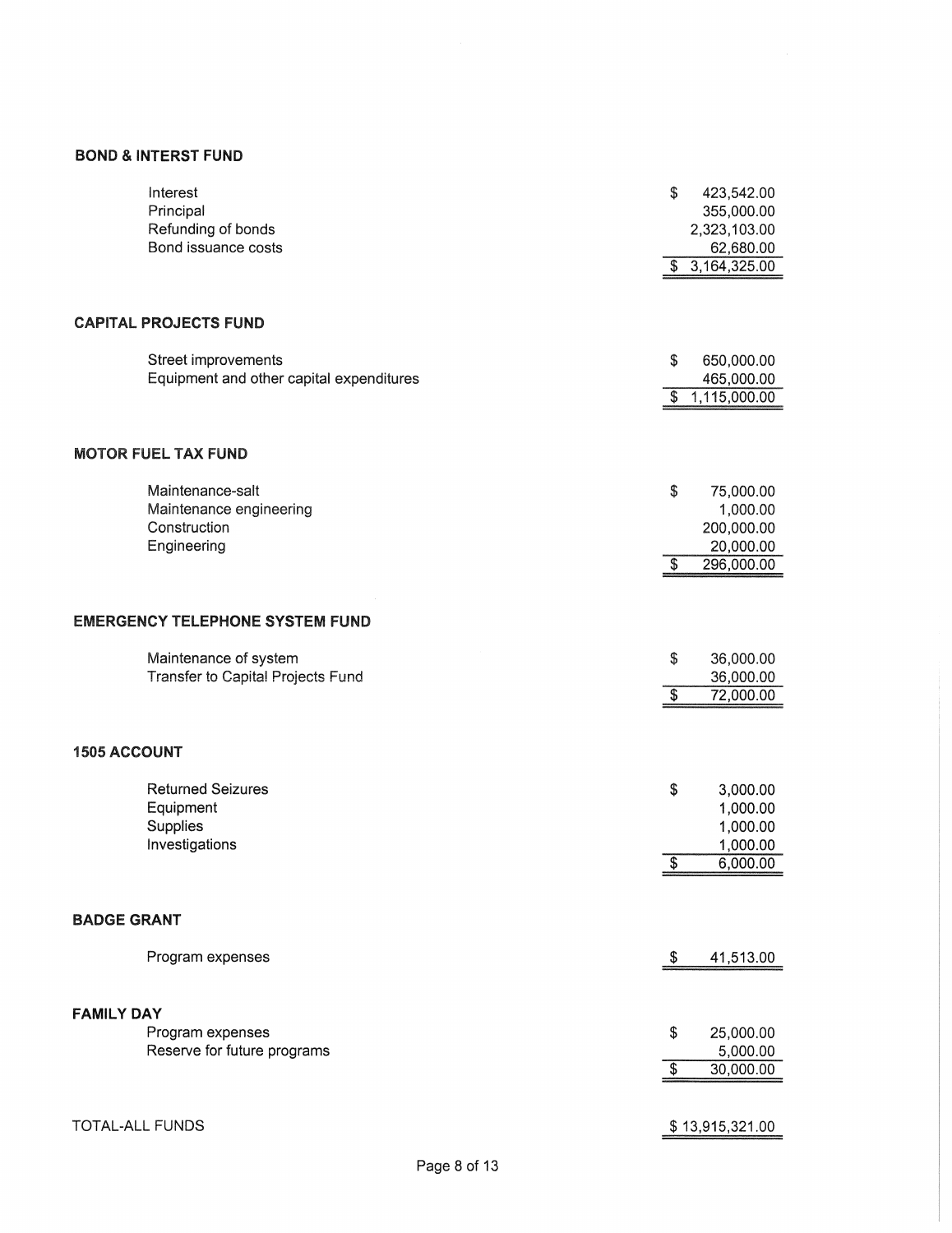## **SUMMARY**

| <b>General Fund</b>                         |                 |
|---------------------------------------------|-----------------|
| <b>Executive and Legislative Department</b> | \$<br>68,200.00 |
| <b>Administration Department</b>            | 237,700.00      |
| <b>Professional Services</b>                | 275,600.00      |
| Police Department                           | 2,283,750.00    |
| <b>Fire Department</b>                      | 1,148,500.00    |
| <b>Public Works Department</b>              | 314,520.00      |
| Public Buildings and Grounds                | 175,800.00      |
| <b>Miscellaneous</b>                        | 50,000.00       |
| <b>Sanitation Department</b>                | 728,500.00      |
| Insurance                                   | 240,000.00      |
| Auditing                                    | 18,500.00       |
| Municipal Retirement Fund                   | 276,000.00      |
| <b>Contributions to Police Pension Fund</b> | 590,213.00      |
| Parks & Recreation                          | 110,000.00      |
| Transfer to Capital Projects Fund           | 250,000.00      |
|                                             | \$6,767,283.00  |
|                                             |                 |
| Water Fund                                  | 2,423,200.00    |
| Bond & Interest Fund                        | 3,164,325.00    |
| Capital Projects Fund                       | 1,115,000.00    |
| Motor Fuel Tax Fund                         | 296,000.00      |
| <b>Emergency Telephone System Fund</b>      | 72,000.00       |
| 1505 Account                                | 6,000.00        |
| <b>BADGE Grant</b>                          | 41,513.00       |
| Family Day                                  | 30,000.00       |
| TOTAL-ALL FUNDS                             | \$13,915,321.00 |
|                                             |                 |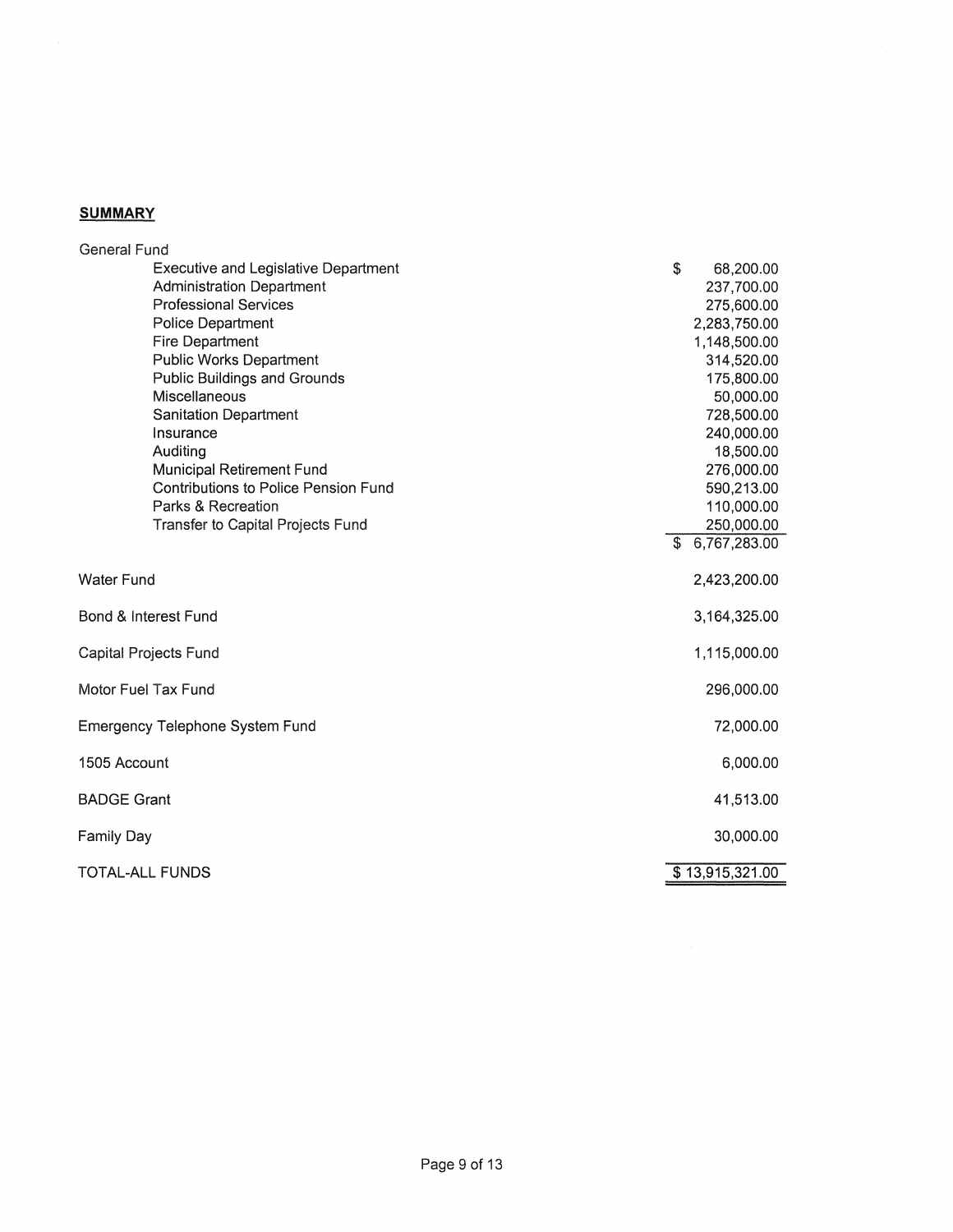SECTION 2. That the unexpended balance, if any, for the foregoing appropriations of this Ordinance and also the excess receipts, if any, in the collection of the tax levy of this year and also the excess, if any of the estimated receipts of this year not belonging to any special fund over the estimates thereof, and all unappropriated receipts of this year not derived from or belonging to any special fund, are hereby appropriated to the General Fund.

SECTION 3. This Ordnance shall be in full force and effect from and after its passage approval and publication as provided by law.

PASSED AND APPROVED at the regular meeting of the President & Board of Trustees of the Village of Stickney, Illinois, this 19th day of July, 2011.

AYES: Mares, Morelli, Schimel, Walik, White, Zeedyk NAYS: None ABSENT: None

Village President

ATTEST: udrug McGdans **Village Clerk**  $\mathscr{U}$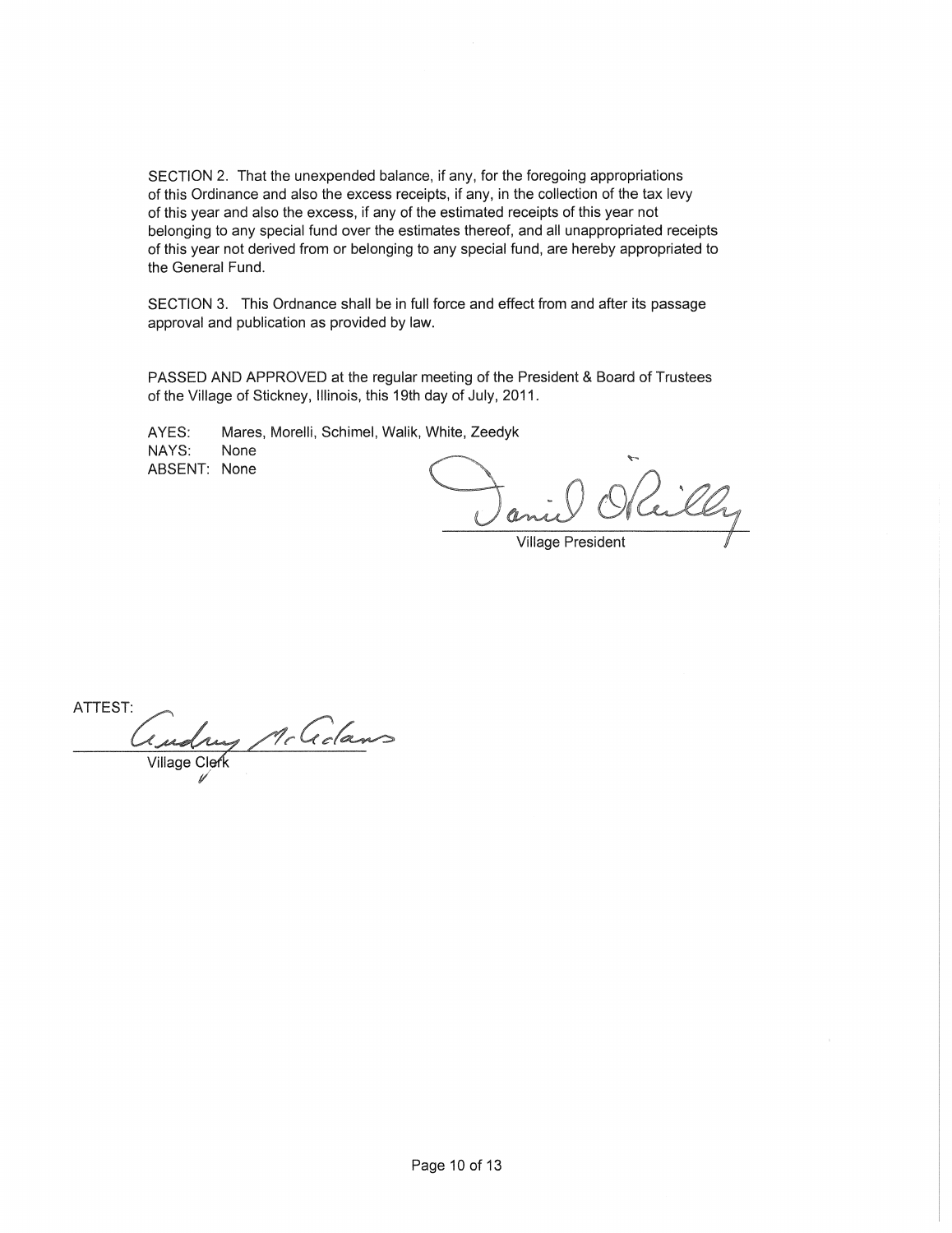#### **CERTIFICATE OF ESTIMATE OF REVENUE**

I, Kurt Kasnicka, the duly qualified and acting Chief Fiscal Officer of the VILLAGE OF STICKNEY, Cook County, Illinois, do certify the following estimate of revenue for the fiscal year beginning May 1,2011 and ending April 30, 2012.

### **GENERAL FUND**

| 150,000.00<br>Personal property replacement tax<br>State income tax<br>625,000.00<br>State sales tax<br>755,000.00<br>Race Track - Admission tax<br>8,000.00<br>12,000.00<br>Race Track - Parking tax<br>1,800.00<br>Interest<br>270,000.00<br>Garbage disposal fees<br>Police fines<br>300,000.00<br><b>Business licenses</b><br>85,000.00<br>12,000.00<br>Liquor licenses<br>300.00<br>Cigarette licenses<br><b>Tank Licenses</b><br>19,000.00<br>Auto licenses<br>56,000.00<br><b>Truck licenses</b><br>15,000.00<br>Animal licenses<br>3,000.00<br>5,000.00<br>Amusement/machine licenses<br>10,000.00<br>Road & Bridge real estate taxes<br>36,000.00<br><b>Building permits</b><br>325,000.00<br>Utility tax - electric<br>350,000.00<br>Utility tax - gas<br>185,000.00<br>Utility tax - telephone<br>Franchise tax<br>54,000.00<br>Real estate transfer tax<br>60,000.00<br>12,000.00<br><b>Entertainment fees</b><br>Miscellaneous<br>87,825.00<br>12,000.00<br>Special events<br>25,000.00<br>Parks & recreation<br>300.00<br>Motorcycle licenses<br>1,800.00<br>Real estate exempt fees<br>Ambulance fees<br>150,000.00<br>6,000.00<br>Sidewalk program<br>3,000.00<br>Real estate inspection fee<br>Grant - Fire Department<br>20,000.00<br>Rental of towers<br>111,000.00<br>Miscellaneous - Police Department<br>20,000.00<br>20,000.00<br>Miscellaneous - Fire Department<br>550,000.00<br>Reserves<br>\$<br>6,767,283.00 | Real estate taxes | S | 2,411,258.00 |
|------------------------------------------------------------------------------------------------------------------------------------------------------------------------------------------------------------------------------------------------------------------------------------------------------------------------------------------------------------------------------------------------------------------------------------------------------------------------------------------------------------------------------------------------------------------------------------------------------------------------------------------------------------------------------------------------------------------------------------------------------------------------------------------------------------------------------------------------------------------------------------------------------------------------------------------------------------------------------------------------------------------------------------------------------------------------------------------------------------------------------------------------------------------------------------------------------------------------------------------------------------------------------------------------------------------------------------------------------------------------------------------------------------------------------------------|-------------------|---|--------------|
|                                                                                                                                                                                                                                                                                                                                                                                                                                                                                                                                                                                                                                                                                                                                                                                                                                                                                                                                                                                                                                                                                                                                                                                                                                                                                                                                                                                                                                          |                   |   |              |
|                                                                                                                                                                                                                                                                                                                                                                                                                                                                                                                                                                                                                                                                                                                                                                                                                                                                                                                                                                                                                                                                                                                                                                                                                                                                                                                                                                                                                                          |                   |   |              |
|                                                                                                                                                                                                                                                                                                                                                                                                                                                                                                                                                                                                                                                                                                                                                                                                                                                                                                                                                                                                                                                                                                                                                                                                                                                                                                                                                                                                                                          |                   |   |              |
|                                                                                                                                                                                                                                                                                                                                                                                                                                                                                                                                                                                                                                                                                                                                                                                                                                                                                                                                                                                                                                                                                                                                                                                                                                                                                                                                                                                                                                          |                   |   |              |
|                                                                                                                                                                                                                                                                                                                                                                                                                                                                                                                                                                                                                                                                                                                                                                                                                                                                                                                                                                                                                                                                                                                                                                                                                                                                                                                                                                                                                                          |                   |   |              |
|                                                                                                                                                                                                                                                                                                                                                                                                                                                                                                                                                                                                                                                                                                                                                                                                                                                                                                                                                                                                                                                                                                                                                                                                                                                                                                                                                                                                                                          |                   |   |              |
|                                                                                                                                                                                                                                                                                                                                                                                                                                                                                                                                                                                                                                                                                                                                                                                                                                                                                                                                                                                                                                                                                                                                                                                                                                                                                                                                                                                                                                          |                   |   |              |
|                                                                                                                                                                                                                                                                                                                                                                                                                                                                                                                                                                                                                                                                                                                                                                                                                                                                                                                                                                                                                                                                                                                                                                                                                                                                                                                                                                                                                                          |                   |   |              |
|                                                                                                                                                                                                                                                                                                                                                                                                                                                                                                                                                                                                                                                                                                                                                                                                                                                                                                                                                                                                                                                                                                                                                                                                                                                                                                                                                                                                                                          |                   |   |              |
|                                                                                                                                                                                                                                                                                                                                                                                                                                                                                                                                                                                                                                                                                                                                                                                                                                                                                                                                                                                                                                                                                                                                                                                                                                                                                                                                                                                                                                          |                   |   |              |
|                                                                                                                                                                                                                                                                                                                                                                                                                                                                                                                                                                                                                                                                                                                                                                                                                                                                                                                                                                                                                                                                                                                                                                                                                                                                                                                                                                                                                                          |                   |   |              |
|                                                                                                                                                                                                                                                                                                                                                                                                                                                                                                                                                                                                                                                                                                                                                                                                                                                                                                                                                                                                                                                                                                                                                                                                                                                                                                                                                                                                                                          |                   |   |              |
|                                                                                                                                                                                                                                                                                                                                                                                                                                                                                                                                                                                                                                                                                                                                                                                                                                                                                                                                                                                                                                                                                                                                                                                                                                                                                                                                                                                                                                          |                   |   |              |
|                                                                                                                                                                                                                                                                                                                                                                                                                                                                                                                                                                                                                                                                                                                                                                                                                                                                                                                                                                                                                                                                                                                                                                                                                                                                                                                                                                                                                                          |                   |   |              |
|                                                                                                                                                                                                                                                                                                                                                                                                                                                                                                                                                                                                                                                                                                                                                                                                                                                                                                                                                                                                                                                                                                                                                                                                                                                                                                                                                                                                                                          |                   |   |              |
|                                                                                                                                                                                                                                                                                                                                                                                                                                                                                                                                                                                                                                                                                                                                                                                                                                                                                                                                                                                                                                                                                                                                                                                                                                                                                                                                                                                                                                          |                   |   |              |
|                                                                                                                                                                                                                                                                                                                                                                                                                                                                                                                                                                                                                                                                                                                                                                                                                                                                                                                                                                                                                                                                                                                                                                                                                                                                                                                                                                                                                                          |                   |   |              |
|                                                                                                                                                                                                                                                                                                                                                                                                                                                                                                                                                                                                                                                                                                                                                                                                                                                                                                                                                                                                                                                                                                                                                                                                                                                                                                                                                                                                                                          |                   |   |              |
|                                                                                                                                                                                                                                                                                                                                                                                                                                                                                                                                                                                                                                                                                                                                                                                                                                                                                                                                                                                                                                                                                                                                                                                                                                                                                                                                                                                                                                          |                   |   |              |
|                                                                                                                                                                                                                                                                                                                                                                                                                                                                                                                                                                                                                                                                                                                                                                                                                                                                                                                                                                                                                                                                                                                                                                                                                                                                                                                                                                                                                                          |                   |   |              |
|                                                                                                                                                                                                                                                                                                                                                                                                                                                                                                                                                                                                                                                                                                                                                                                                                                                                                                                                                                                                                                                                                                                                                                                                                                                                                                                                                                                                                                          |                   |   |              |
|                                                                                                                                                                                                                                                                                                                                                                                                                                                                                                                                                                                                                                                                                                                                                                                                                                                                                                                                                                                                                                                                                                                                                                                                                                                                                                                                                                                                                                          |                   |   |              |
|                                                                                                                                                                                                                                                                                                                                                                                                                                                                                                                                                                                                                                                                                                                                                                                                                                                                                                                                                                                                                                                                                                                                                                                                                                                                                                                                                                                                                                          |                   |   |              |
|                                                                                                                                                                                                                                                                                                                                                                                                                                                                                                                                                                                                                                                                                                                                                                                                                                                                                                                                                                                                                                                                                                                                                                                                                                                                                                                                                                                                                                          |                   |   |              |
|                                                                                                                                                                                                                                                                                                                                                                                                                                                                                                                                                                                                                                                                                                                                                                                                                                                                                                                                                                                                                                                                                                                                                                                                                                                                                                                                                                                                                                          |                   |   |              |
|                                                                                                                                                                                                                                                                                                                                                                                                                                                                                                                                                                                                                                                                                                                                                                                                                                                                                                                                                                                                                                                                                                                                                                                                                                                                                                                                                                                                                                          |                   |   |              |
|                                                                                                                                                                                                                                                                                                                                                                                                                                                                                                                                                                                                                                                                                                                                                                                                                                                                                                                                                                                                                                                                                                                                                                                                                                                                                                                                                                                                                                          |                   |   |              |
|                                                                                                                                                                                                                                                                                                                                                                                                                                                                                                                                                                                                                                                                                                                                                                                                                                                                                                                                                                                                                                                                                                                                                                                                                                                                                                                                                                                                                                          |                   |   |              |
|                                                                                                                                                                                                                                                                                                                                                                                                                                                                                                                                                                                                                                                                                                                                                                                                                                                                                                                                                                                                                                                                                                                                                                                                                                                                                                                                                                                                                                          |                   |   |              |
|                                                                                                                                                                                                                                                                                                                                                                                                                                                                                                                                                                                                                                                                                                                                                                                                                                                                                                                                                                                                                                                                                                                                                                                                                                                                                                                                                                                                                                          |                   |   |              |
|                                                                                                                                                                                                                                                                                                                                                                                                                                                                                                                                                                                                                                                                                                                                                                                                                                                                                                                                                                                                                                                                                                                                                                                                                                                                                                                                                                                                                                          |                   |   |              |
|                                                                                                                                                                                                                                                                                                                                                                                                                                                                                                                                                                                                                                                                                                                                                                                                                                                                                                                                                                                                                                                                                                                                                                                                                                                                                                                                                                                                                                          |                   |   |              |
|                                                                                                                                                                                                                                                                                                                                                                                                                                                                                                                                                                                                                                                                                                                                                                                                                                                                                                                                                                                                                                                                                                                                                                                                                                                                                                                                                                                                                                          |                   |   |              |
|                                                                                                                                                                                                                                                                                                                                                                                                                                                                                                                                                                                                                                                                                                                                                                                                                                                                                                                                                                                                                                                                                                                                                                                                                                                                                                                                                                                                                                          |                   |   |              |
|                                                                                                                                                                                                                                                                                                                                                                                                                                                                                                                                                                                                                                                                                                                                                                                                                                                                                                                                                                                                                                                                                                                                                                                                                                                                                                                                                                                                                                          |                   |   |              |
|                                                                                                                                                                                                                                                                                                                                                                                                                                                                                                                                                                                                                                                                                                                                                                                                                                                                                                                                                                                                                                                                                                                                                                                                                                                                                                                                                                                                                                          |                   |   |              |
|                                                                                                                                                                                                                                                                                                                                                                                                                                                                                                                                                                                                                                                                                                                                                                                                                                                                                                                                                                                                                                                                                                                                                                                                                                                                                                                                                                                                                                          |                   |   |              |
|                                                                                                                                                                                                                                                                                                                                                                                                                                                                                                                                                                                                                                                                                                                                                                                                                                                                                                                                                                                                                                                                                                                                                                                                                                                                                                                                                                                                                                          |                   |   |              |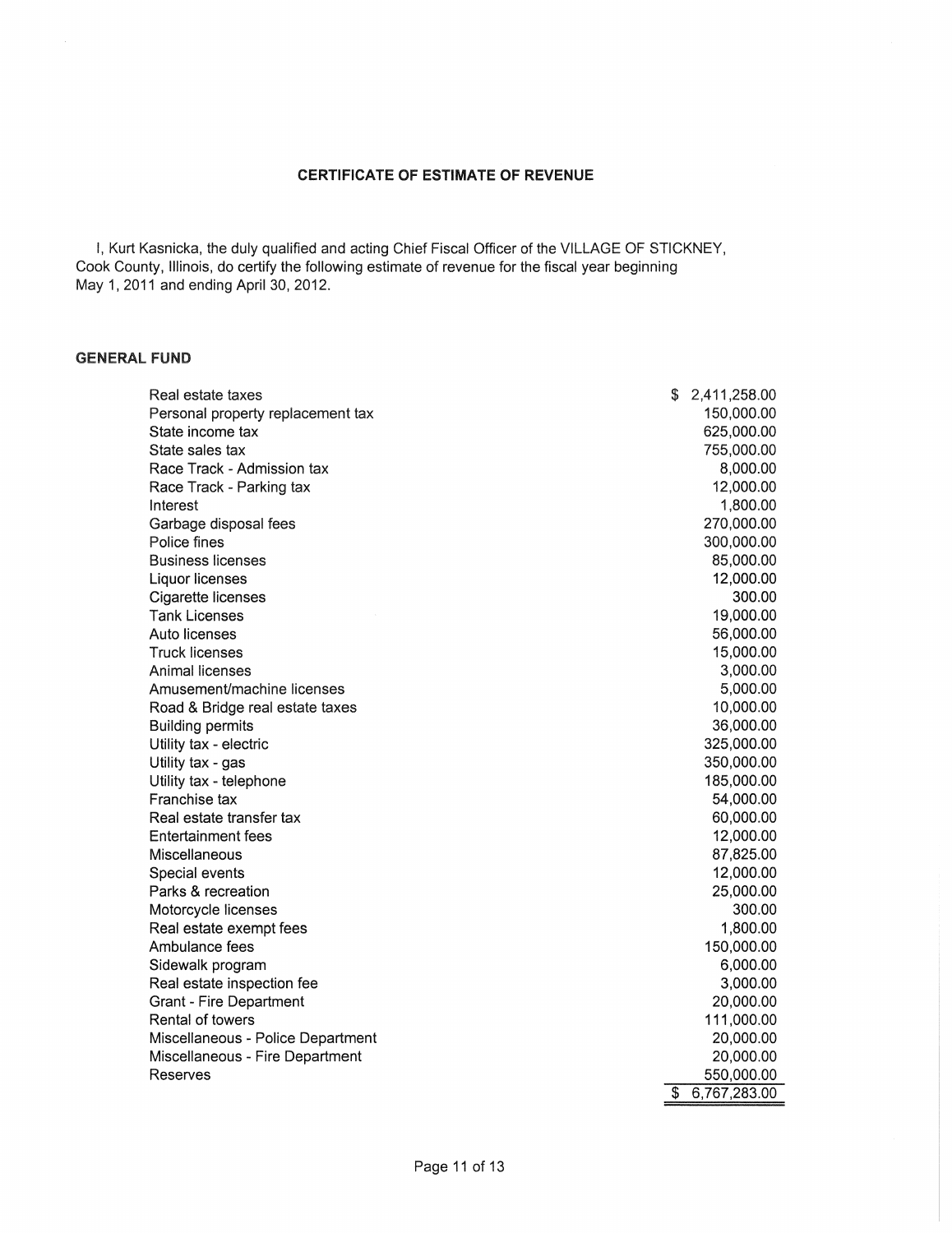# WATER FUND

| Water Billings - Residential<br>Water Billings - Commercial<br>Water Billings - Industrial<br>Miscellaneous<br>Recycling fees<br>Interest<br>Reserves | \$       | 697,500.00<br>225,000.00<br>1,327,500.00<br>10,000.00<br>2,000.00<br>1,200.00<br>160,000.00 |
|-------------------------------------------------------------------------------------------------------------------------------------------------------|----------|---------------------------------------------------------------------------------------------|
|                                                                                                                                                       | S.       | 2,423,200.00                                                                                |
| <b>BOND &amp; INTEREST FUND</b>                                                                                                                       |          |                                                                                             |
| Real estate taxes<br>Bond proceeds<br>Premium paid for bonds                                                                                          | \$       | 778,542.00<br>2,360,000.00<br>25,783.00<br>\$3,164,325.00                                   |
| <b>CAPITAL PROJECTS FUND</b>                                                                                                                          |          |                                                                                             |
| Grants<br>Interest<br><b>Transfer from General Fund</b><br>Transfer from Emergency Telephone System Fund<br>Reserves                                  | \$<br>\$ | 500,000.00<br>200.00<br>250,000.00<br>36,000.00<br>328,800.00<br>1,115,000.00               |
| <b>MOTOR FUEL TAX FUND</b>                                                                                                                            |          |                                                                                             |
| <b>Motor Fuel Tax Allotments</b><br>Interest<br>Reserves                                                                                              | \$<br>S. | 160,000.00<br>200.00<br>135,800.00<br>296,000.00                                            |
| <b>EMERGENCY TELEPHONE SYSTEM FUND</b>                                                                                                                |          |                                                                                             |
| 911 emergency surcharge tax<br>Interest                                                                                                               | \$<br>\$ | 71,980.00<br>20.00<br>72,000.00                                                             |
|                                                                                                                                                       |          |                                                                                             |
| <b>1505 ACCOUNT</b>                                                                                                                                   |          |                                                                                             |
| Seizures<br>Director of Illinois State Police<br>Interest                                                                                             | \$       | 4,045.00<br>1,950.00<br>5.00                                                                |
|                                                                                                                                                       | \$       | 6,000.00                                                                                    |